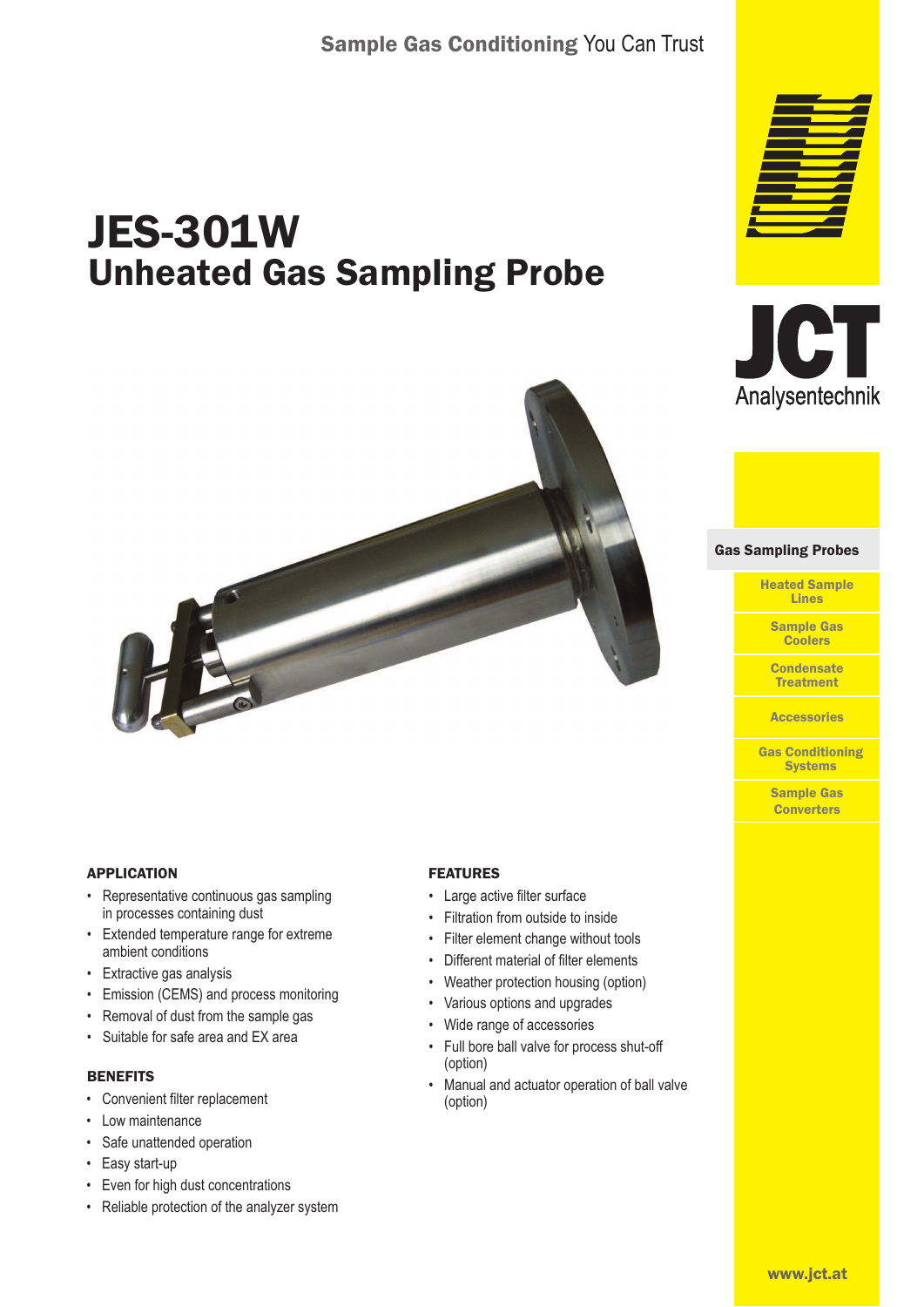## DIMENSIONS



ORDER CODE

|                   | <b>Filter</b> |                          | <b>Options</b>     |                     |          | <b>Flange</b>   |
|-------------------|---------------|--------------------------|--------------------|---------------------|----------|-----------------|
| <b>Model</b>      | 2 µm ceramic  | µm ceramic coated<br>0,2 | Back purge port *1 | Calibration port *1 | DN65/PN6 | $2"$ ANSI $(2)$ |
| <b>JES-301W</b>   | $\mathsf X$   |                          |                    |                     | 35.00005 | 35.00025        |
| <b>JES-301BW</b>  |               | $\mathsf X$              | $\mathsf X$        |                     | 35.00001 | 35.00024        |
| <b>JES-301CW</b>  | $\sf X$       |                          |                    | $\sf X$             | 35.00006 | 35.00023        |
| <b>JES-301BCW</b> |               | $\mathsf X$              | $\mathsf X$        | $\sf X$             | 35.00002 | 35.00022        |
| <b>JES-301VW</b>  | $\sf X$       |                          |                    |                     | 35.00003 | 35.00026        |
| <b>JES-301BVW</b> |               | $\mathsf X$              | $\mathsf X$        |                     | 35.00004 | 35.00021        |
| <b>JES-301CVW</b> | $\mathsf X$   |                          |                    | X                   | 35.00007 | 35.00019        |
| JES-301BCVW       |               | $\mathsf X$              | $\mathsf X$        | $\chi$              | 35.00017 | 35.00018        |

Scope of delivery: sampling probe, mounting material, flange gasket, gasket for sampling pipe, operating manual

\*1...without non-return valve

Dimensions in mm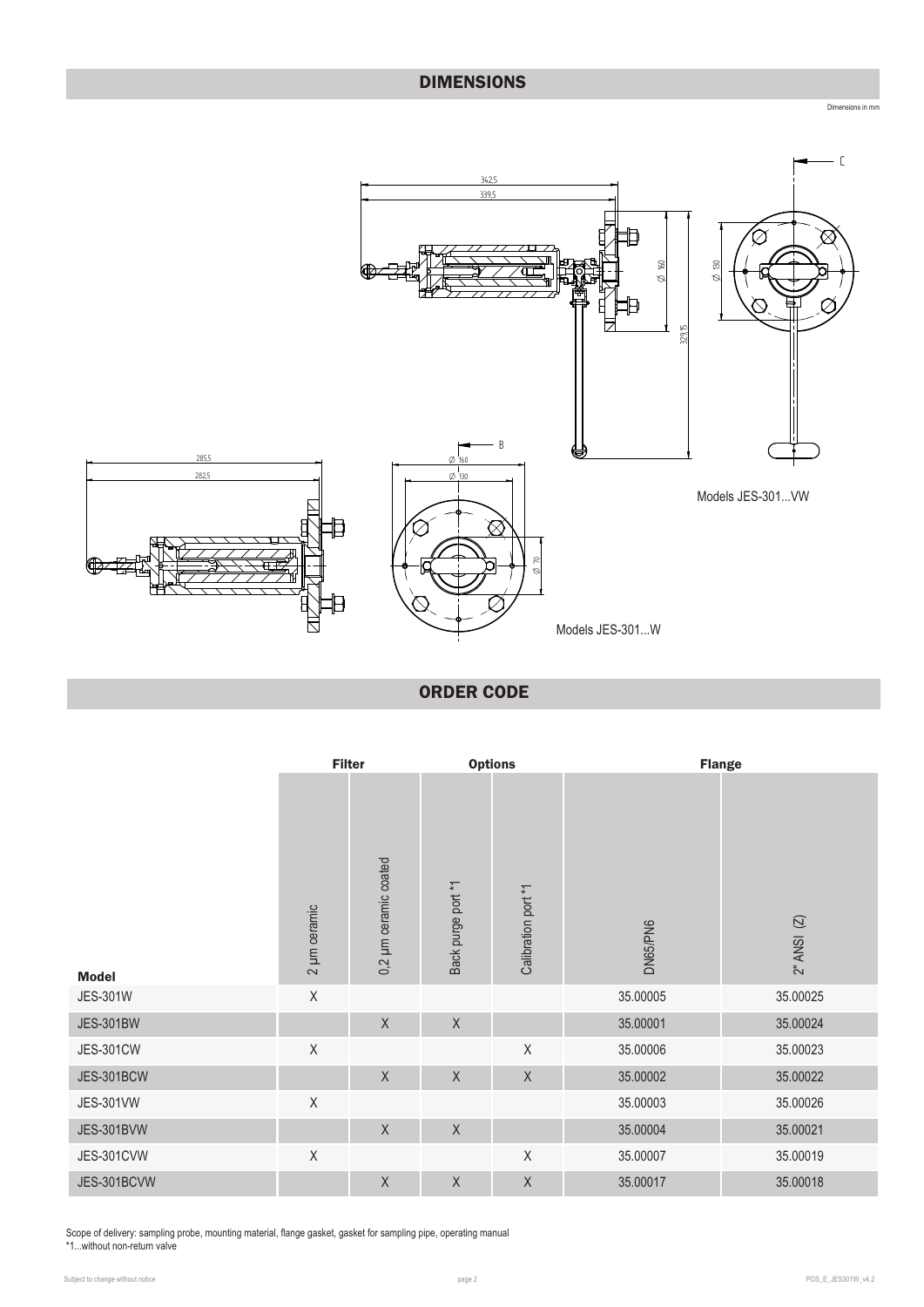## TECHNICAL DATA

| <b>Model</b>                                                               | <b>JES-301W</b>                                                                                  |  |  |  |  |
|----------------------------------------------------------------------------|--------------------------------------------------------------------------------------------------|--|--|--|--|
| Description                                                                | unheated stationary gas sampling probe                                                           |  |  |  |  |
|                                                                            | <b>Operation</b>                                                                                 |  |  |  |  |
| Temperature                                                                | max. 200 °C                                                                                      |  |  |  |  |
| Operating pressure                                                         | max. 2 bara (max. 7 bara optional)                                                               |  |  |  |  |
| Mounting position                                                          | 5° to 15° incline (recommended), torsion angle max. 45°                                          |  |  |  |  |
| Ambient temperature                                                        | -40 °C to 80 °C                                                                                  |  |  |  |  |
| <b>Construction</b>                                                        |                                                                                                  |  |  |  |  |
| Dimensions over all (W x H x D)                                            | 160 x 160 x 286 mm                                                                               |  |  |  |  |
| Dimensions over all with process shut-off valve<br>$(W \times H \times D)$ | 160 x 330 x 343 mm                                                                               |  |  |  |  |
| Filter element                                                             | 2 µm ceramic or 0,2 µm ceramic coated                                                            |  |  |  |  |
| Active filter surface                                                      | 170 $cm2$                                                                                        |  |  |  |  |
| Mounting flange                                                            | DN 65, PN6; form A according to EN 1092-1; SS316L<br>or 2" ANSI 150 lbs; according to ASME B16.5 |  |  |  |  |
| Process shut-off valve (option)                                            | temperature max. 200 °C at 7 bar                                                                 |  |  |  |  |
| Sample gas inlet                                                           | G 3/4" female thread                                                                             |  |  |  |  |
| Sample gas outlet                                                          | 1/8" NPT female thread                                                                           |  |  |  |  |
| Calibration gas connection (option)                                        | 1/8" NPT female thread                                                                           |  |  |  |  |
| Back purge connection (option)                                             | 1/8" NPT female thread                                                                           |  |  |  |  |
| Gas wetted materials                                                       | SS316L, ceramic, Viton®                                                                          |  |  |  |  |
| Weight                                                                     | 7 kg                                                                                             |  |  |  |  |
| Approvals / Signs                                                          | <b>CE</b>                                                                                        |  |  |  |  |